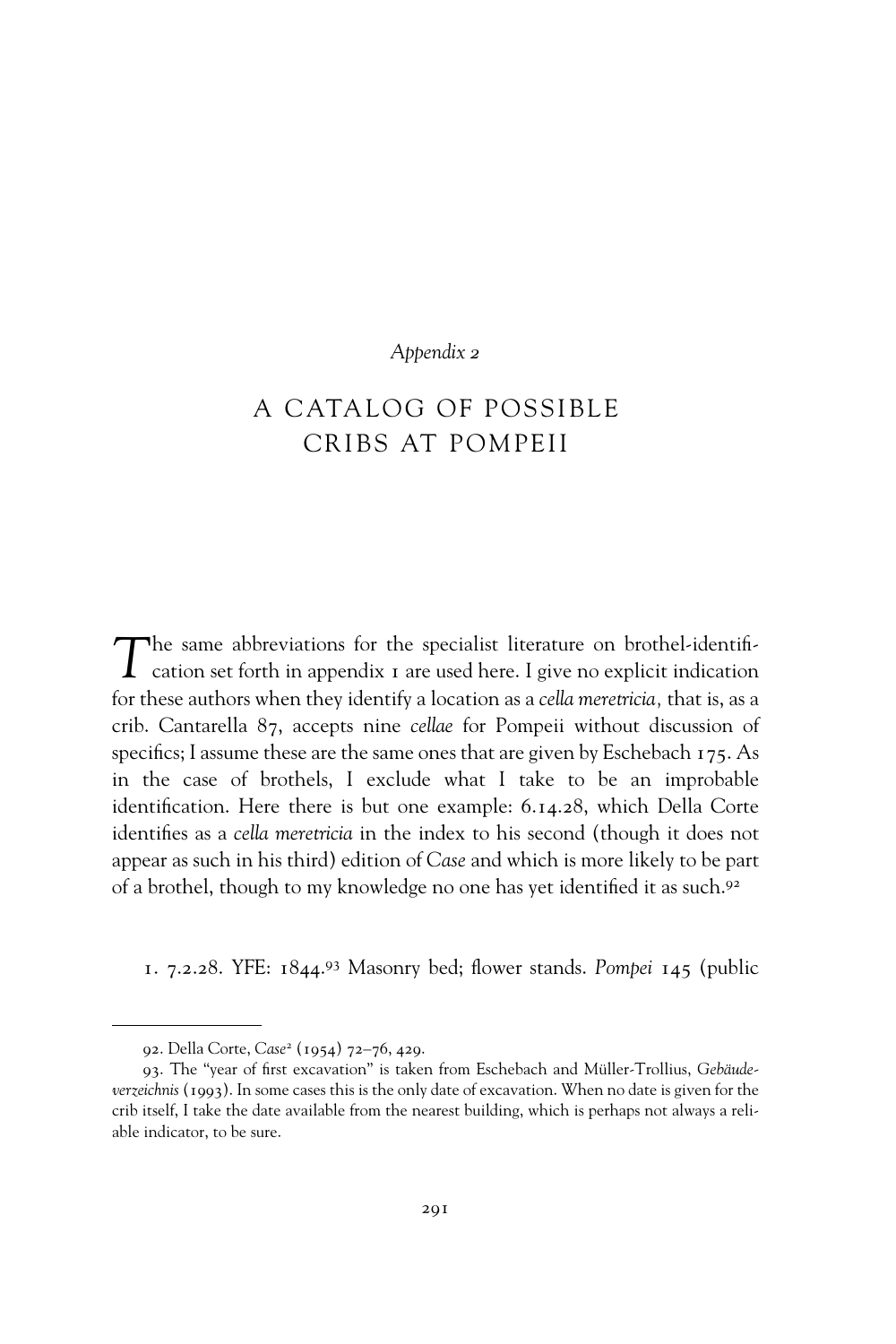latrine); Eschebach and Müller-Trollius 260, 492. *PPM* 6.718–19 (= 7.2.27–29 at 28: public latrine).94

Context. Next door: 7.2.27 (workshop with private house); 7.2.29 (the same). Across: 7.4.34 (shop).

2.  $7.4.42$ . YFE:  $1833$ . Masonry bed; flower stand; vaulted ceiling; niche for latrine; erotic wall painting. Eschebach 175; *CTP* 2.280; La Torre 93 n. 29; Pompei 148; Eschebach and Müller-Trollius 281, 492; Wallace-Hadrill 53 with n. 70; Savunen 113. *PPM* 7.1–3.95

Context. Next door: 7.4.41 (latrine [part of wool works]); 7.4.43 (back door to private house). Across: 7.3.33–35 (workshop/dwelling).

3. 7.6.14. YFE: 1868. Three *dolia* embedded in the floor. CTP 2.282 (shop of Edivius or Elpidius Sabinus; dwelling of *pornoboskoi* [pimps]);96 *Pompei* 151 (*caupona* or *taberna*); Eschebach and Müller-Trollius 294: Large shop room.

Context. Next door: 7.6.13 (stairway to upper floor of *caupona*); 7.6.15 (possible crib). Across: 6.6.1, 8, 12–13 (private house). See also no. 4.

4. 7.6.15. YFE: 1868. Masonry bed; small hearth. *Pompei* 151 (*caupona* or *taberna*); Eschebach and Müller-Trollius 294: *cella vinaria* (?). See also no. 3.

Context. Next door: 7.6.14 (possible crib); 7.6.16 (shop with business/commercial establishment—*caupona* [hotel?]). Across: 7.5.2, 7–8, 10, 12, 24 (Forum Baths).

5. 7.11.12. YFE: 1862. See figure 3. Masonry bed; vaulted ceiling (under staircase); tufa phallus over the entrance. Della Corte 204–5, 491; Eschebach 175; *CTP* 2.290; La Torre 93 n. 29; *Pompei* 157; Eschebach and Müller-Trollius 324, 492; Wallace-Hadrill 53 with n. 70; Savunen 113; DeFelice 278. *PPM* 7.463-77 (= 7.11.11-14, at 7.11.12).<sup>97</sup>

<sup>94. 7.2.28</sup> was identified as a latrine as far back as Fiorelli, *Scavi* (1873) 35; Fiorelli, *Descrizione* (1875) 194–95.

<sup>95.</sup> See Fiorelli, *Descrizione* (1875) 461: "small brothel" ("lupanare piccolo")/public latrine (cf. 222–23, where the identification is that of a public latrine); CIL 4 p.  $787$ : *cella meretricia*/"small brothel" ("lupanare piccolo").

<sup>96.</sup> This identification was made by Schulz, "Scavi" (1841) 118.

<sup>97.</sup> Identified as a *cella meretricia* as far back as Fiorelli, *Scavi* (1873) 25; Fiorelli, *Descrizione*  $(1875)$  279.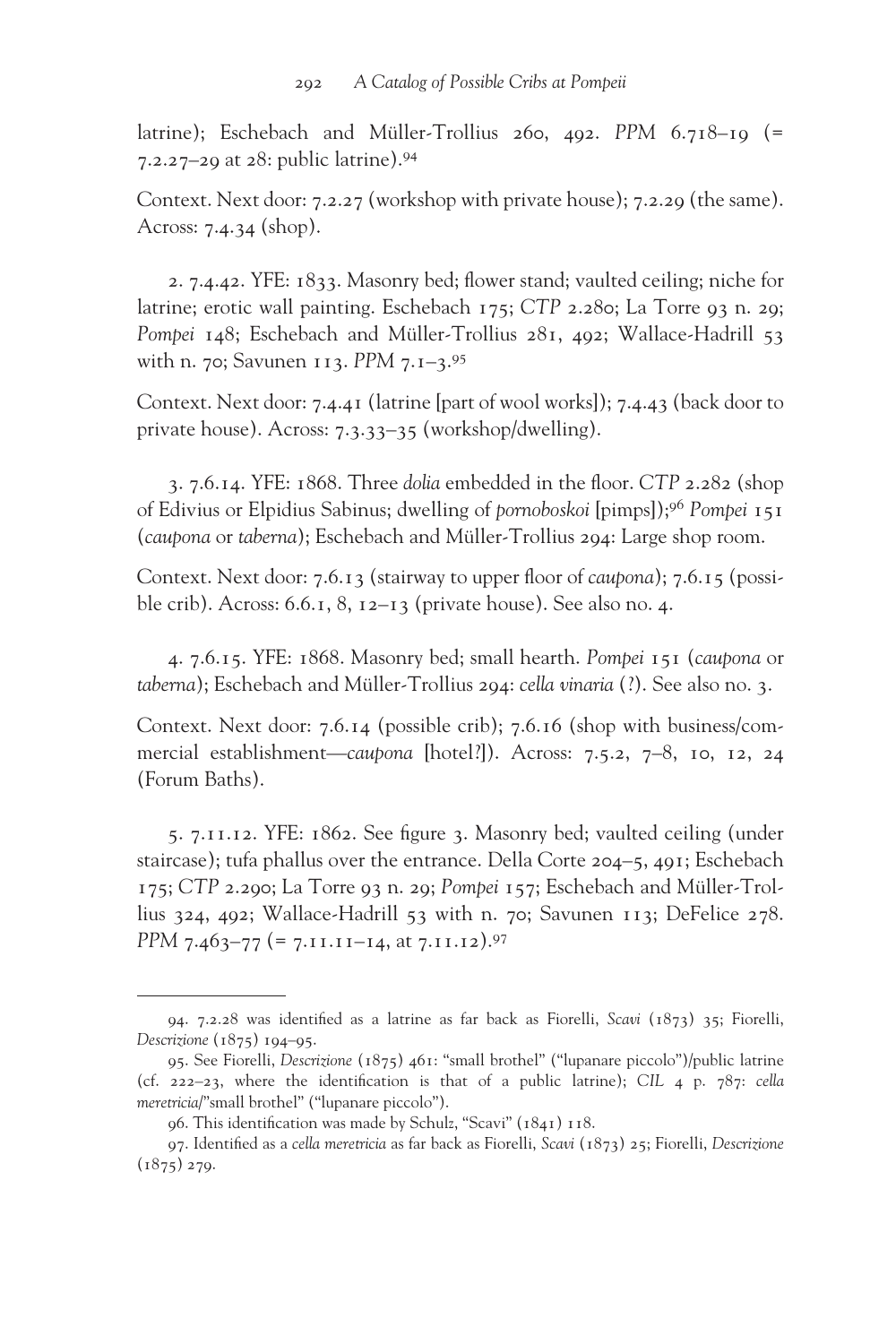Context. Next door: 7.11.11 (*caupona*/hotel); 7.11.13 (*caupona*). Across: 7.1.44–45a (hotel); 7.1.46–47 (back doors to private house).

6. 7.12.33. YFE: 1863. Masonry bed (under staircase). Eschebach 175; La Torre 93 n. 29; *Pompeii* 158; Eschebach and Müller-Trollius 332, 492; Wallace-Hadrill 53 with n. 70; Savunen 113; DeFelice  $281.98$ 

Context. Next door: 7.12.32 (small business/commercial establishment with wool works); 7.12.34 (*popina* with hotel and accommodations for draft animals [*stabulum*] [?]). Across: 7.10.5, 8, 13 (business/commercial establishment with wool works).

7. 7.13.15. YFE: 1863. Masonry bed; narrow entrance; phallic amulet found; erotic graffito shared with nos. 8 and 9: CIL 4.2028. Eschebach 175; La Torre 93 n. 29; *Pompei* 158; Eschebach and Müller-Trollius 335, 492; Wallace-Hadrill 53 with n. 70; Savunen 113; DeFelice 282. *PPM* 7.652–54.99

Context. Next door: 7.13.14 (back door to private house); 7.13.16 (possible crib). Across: 7.10.3, 14 (private house).

8. 7.13.16. YFE: 1863. Masonry bed; wall painting of a quadruped whose two front feet are phalluses; erotic graffito shared with nos. 7 and 9: CIL 4.2028. Eschebach 175; La Torre 93 n. 29; *Pompei* 158; Eschebach and Müller-Trollius 335, 492; Wallace-Hadrill 53 with n. 70; Savunen 113; DeFelice 282. *PPM* 7.652–54.<sup>100</sup>

Context. Next door: 7.13.15 (possible crib); 7.13.17 (private house). Across: 7.10.3, 14 (private house).

9. 7.13.19. YFE: 1820. Masonry bed, painted red; erotic graffito shared with nos. 7 and 8: *CIL* 4.2028. Eschebach 175; La Torre 93 n. 29; *Pompei* 158; Eschebach and Müller-Trollius 336, 492; Wallace-Hadrill 53 with n. 70; DeFelice 282. PPM 7.652-54.<sup>101</sup>

<sup>98.</sup> Breton, *Pompeia*<sup>3</sup> (1870) 441–42 (evidently); Packer, "Inns" (1978) 51 n. 113.

<sup>99.</sup> Identified as a *cella meretricia* as far back as Breton, *Pompeia*<sup>3</sup> (1870) 452; Fiorelli, *Descrizione* (1875) 298.

<sup>100.</sup> Identified as a *cella meretricia* as far back as Breton, *Pompeia*<sup>3</sup> (1870) 452; Fiorelli, *Descrizione* (1875) 298.

<sup>101.</sup> Identified as a *cella meretricia* as far back as Breton, *Pompeia*<sup>3</sup> (1870) 452; Fiorelli, *Descrizione* (1875) 298.